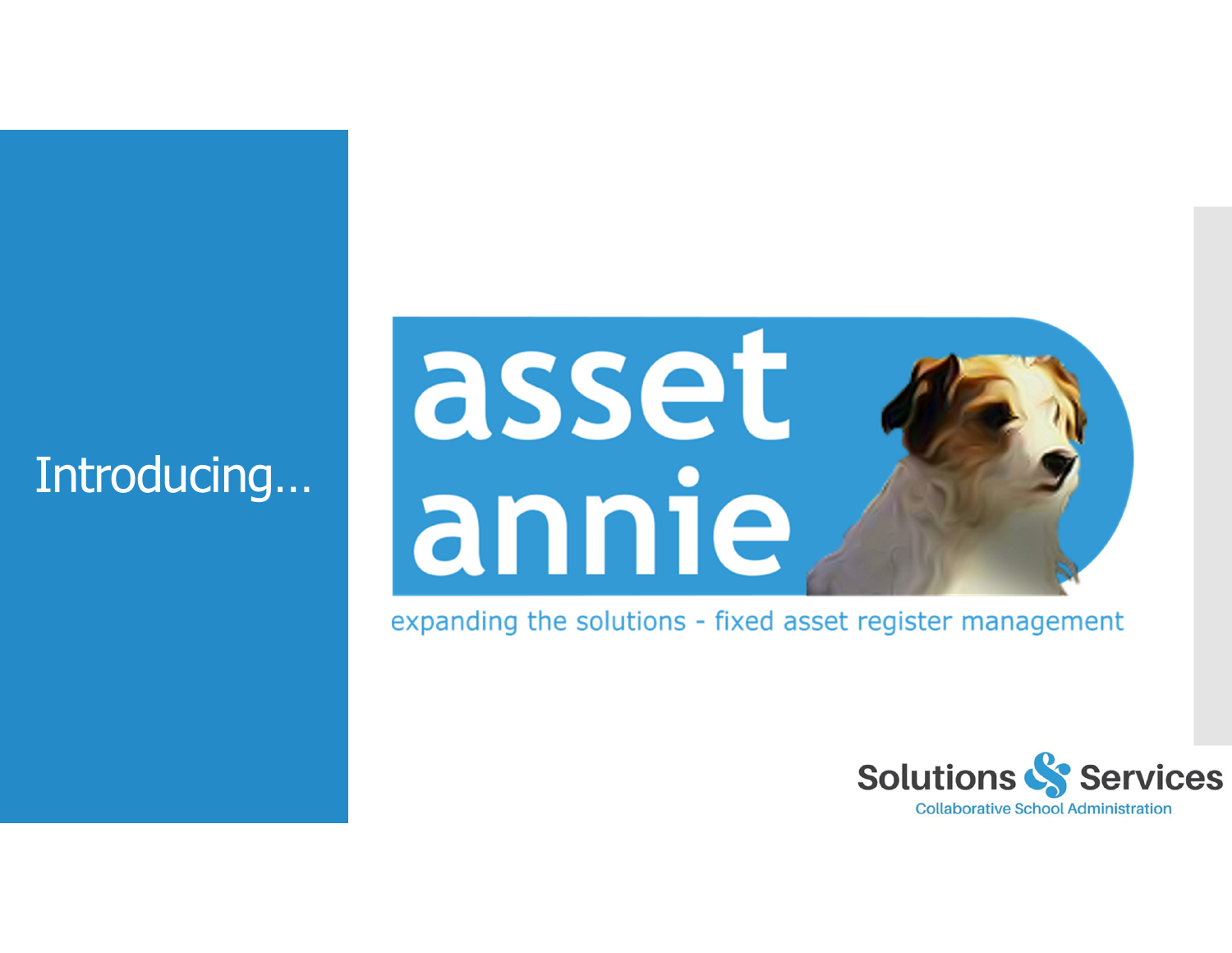### Setup…

**O** Users... Assign user access levels that are specific to levels that are specific to schools

 $\bigcirc$ manage<br>assets

 $\blacksquare$ reports

 $\textcolor{red}{\blacksquare}$ lepreciatio

 $\begin{matrix} \textcircled{1} \\ \text{setup} \end{matrix}$ 

- **Categories...** Align Asset<br>Categories with **MOE** Categories with **MOE KiwiPark** Categories
- **Categories...** Specify the<br>default Useful Life associat default Useful Life, associated Depreciation Rates and Depreciation Method for each Category, which then auto populate when the Category is selected during Asset entry

 **Locations**, **Sites**, **Departments, Faculties…** Setup and manage predefined **lists** 

**C XERO...** Connect with XERO to<br>streamline Asset entry, pulling streamline Asset entry, pulling purchases and associated documents from selected Asset Addition Codes, as well as posting draft depreciation journals at month/year end

| asset<br>anr        |                                       |                          |               |                  |                |                   |                                      |                  |                                  |                                                    | Rose Street School |              |                                                                  | $\scriptstyle\rm w$<br>O |
|---------------------|---------------------------------------|--------------------------|---------------|------------------|----------------|-------------------|--------------------------------------|------------------|----------------------------------|----------------------------------------------------|--------------------|--------------|------------------------------------------------------------------|--------------------------|
|                     | Setup                                 |                          |               |                  |                |                   |                                      |                  |                                  |                                                    |                    |              |                                                                  |                          |
|                     | <b>Users</b>                          | Organisations            | <b>Sites</b>  | Locations        |                | Categories        | Vendors                              | Departments      | <b>Faculties</b>                 | Xero                                               |                    |              |                                                                  |                          |
|                     |                                       |                          |               |                  |                |                   |                                      |                  |                                  |                                                    |                    |              |                                                                  |                          |
|                     |                                       |                          |               |                  |                |                   |                                      |                  |                                  |                                                    |                    |              |                                                                  |                          |
|                     |                                       | <b>New Category</b>      |               |                  |                |                   |                                      |                  | <b>New Location</b>              |                                                    |                    |              | <b>New Department</b>                                            |                          |
|                     |                                       | keywords                 |               |                  |                |                   |                                      |                  | keywords                         |                                                    |                    |              | keywords                                                         |                          |
|                     |                                       | Name                     |               | <b>Depn Rate</b> | Depn<br>Method |                   | <b>Useful Life</b>                   | Depn Expens Name |                                  |                                                    |                    | <b>Name</b>  |                                                                  |                          |
|                     |                                       | $=$ Vehicles             |               | 20.00%<br>sl     |                |                   | 5.00                                 | 19000            | Administration                   |                                                    |                    |              | Administration                                                   |                          |
|                     |                                       | $=$ Artwork              |               | 0.00%            | none           |                   | 100.00                               | 19000            | <b>Block A</b>                   |                                                    |                    |              | Canteen                                                          |                          |
|                     |                                       | = Plant & Machinery      |               | 10.00 %          | sl             |                   | 10.00                                | 19000            | <b>Block B</b>                   |                                                    |                    | English      |                                                                  |                          |
|                     | = Sports Equipment                    |                          |               | 10.00 %          | sl             |                   | 10.00                                | 19000            | <b>Block C</b>                   |                                                    |                    |              | Gateway                                                          |                          |
|                     |                                       | $=$ Buildings            |               | 2.00%            | sl             |                   | 40.00                                | 19000            | Canteen                          |                                                    |                    |              | <b>Home Economics</b>                                            |                          |
|                     |                                       | = Furniture & Fittings   |               | 6.67%            | sl             |                   | 15.00                                | 19000            | <b>Computer Suite</b><br>Grounds |                                                    |                    | IT           |                                                                  |                          |
|                     |                                       | $=$ ICT Equipment        |               | 20.00%           | sl             |                   | 5.00                                 | 19000            | Gym                              |                                                    |                    |              | <b>Junior School</b>                                             |                          |
|                     |                                       | $=$ Land                 |               | 0.00%            | none           |                   | 100.00                               | 19000            | Hall                             |                                                    |                    | Library      |                                                                  |                          |
|                     |                                       | = Leased Equipment       |               | 33.33 %          | sl             |                   | 3.00                                 | 19000            | <b>Home Economics</b>            |                                                    |                    | <b>LSC</b>   |                                                                  |                          |
|                     |                                       | = Leasehold Improvements |               | 2.50%            | sl<br>dv       |                   | 40.00<br>8.00                        | 19000<br>19000   | <b>Junior School</b>             |                                                    |                    | Maths        |                                                                  |                          |
|                     |                                       | = Library Resources      |               | 12.50 %<br>6.67% | sl             |                   | 15.00                                | 19000            | Lab <sub>1</sub>                 |                                                    |                    | <b>Music</b> |                                                                  |                          |
|                     |                                       | = Music Equipment        |               |                  |                |                   |                                      |                  | Lab <sub>2</sub>                 |                                                    |                    |              | <b>Phys Ed</b>                                                   |                          |
|                     |                                       |                          |               |                  |                |                   |                                      |                  | Library                          |                                                    |                    |              | Principal                                                        |                          |
|                     |                                       | <b>Edit Category</b>     |               |                  |                |                   |                                      |                  | <b>LSC Office</b>                |                                                    |                    |              | Property<br><b>RTLB Service</b>                                  |                          |
|                     |                                       | Plant & Machinery        |               |                  |                |                   |                                      |                  |                                  |                                                    |                    |              |                                                                  |                          |
|                     |                                       |                          |               |                  |                | Depreciation Rate |                                      |                  | <prev 123="" next=""></prev>     |                                                    |                    |              | <prev 1="" 2="" next=""></prev>                                  |                          |
|                     | Depreciation Method*<br>Straight line |                          |               |                  |                |                   | 10.0                                 |                  |                                  |                                                    |                    |              |                                                                  |                          |
| Useful Life (years) |                                       |                          |               |                  |                |                   | Depreciation Expense Code            |                  |                                  | You are connected                                  |                    |              |                                                                  |                          |
|                     | 10.0                                  |                          |               |                  |                |                   |                                      |                  |                                  |                                                    |                    |              |                                                                  |                          |
|                     | Prior Year Asset Code                 |                          |               |                  |                |                   | <b>Accumulated Depreciation Code</b> |                  |                                  | Rose Street School is currently connected to Xero. |                    |              |                                                                  |                          |
|                     |                                       | 89320                    |               |                  |                | 89325             |                                      |                  |                                  |                                                    |                    |              | You can click here to test the connection or here to disconnect. |                          |
|                     |                                       | Save                     | <b>Cancel</b> |                  |                |                   |                                      |                  |                                  |                                                    |                    |              |                                                                  |                          |
|                     |                                       |                          |               |                  |                |                   |                                      |                  |                                  |                                                    |                    |              |                                                                  |                          |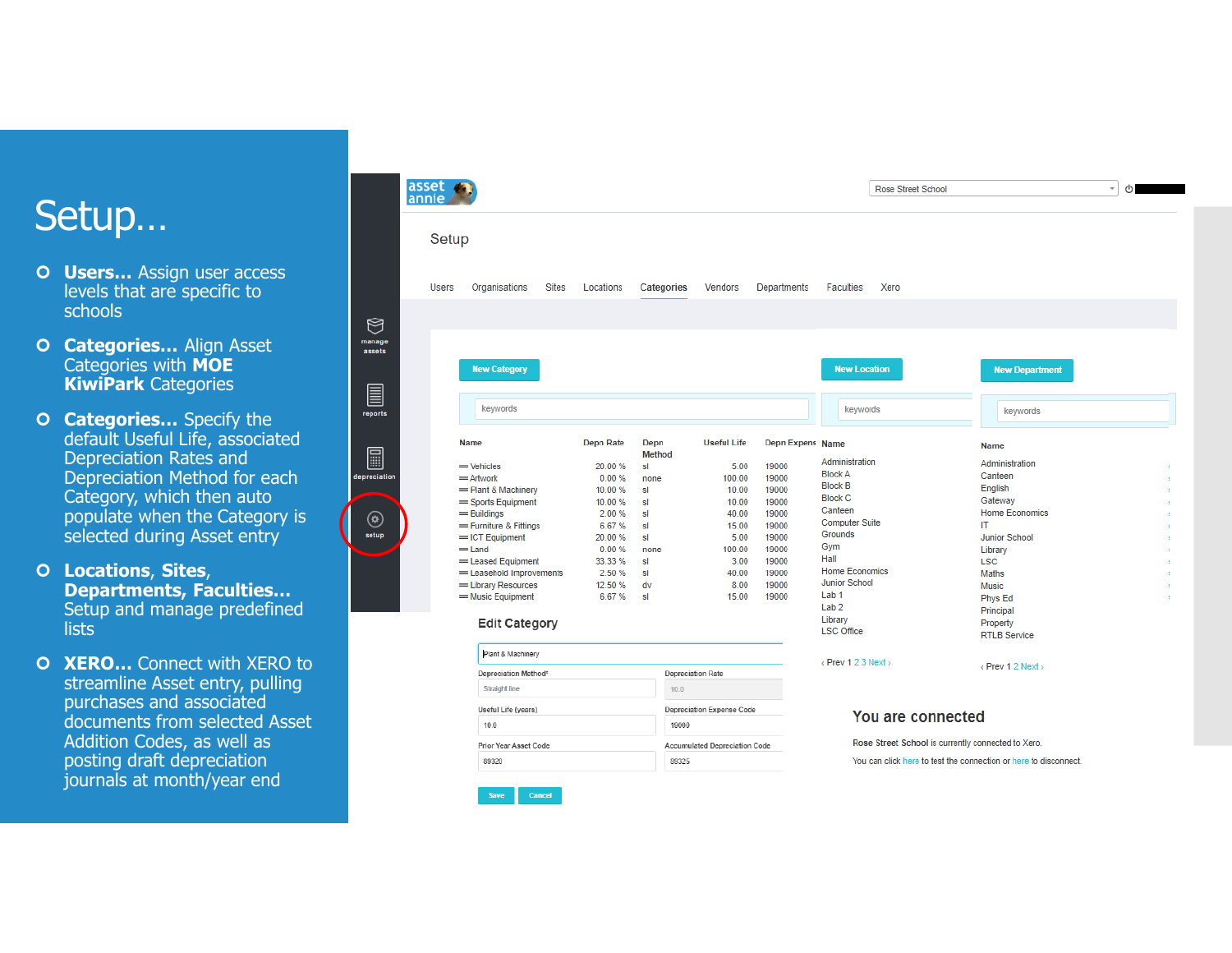### Add/Edit…

**O** Easily add purchases by<br>Converting details pulle **Convert**ing details pulled from the Xero Asset Additions Codes<mark>,</mark><br>OR manually enter to generate OR manually enter to generate a **Draft** Asset

 $\bigotimes$ manage<br>assets

 $\boxed{\Xi}$ 

 $\fbox{2pt} \begin{tabular}{|c|c|} \hline \quad \quad & \quad \quad & \quad \quad \\ \hline \quad \quad & \quad \quad & \quad \\ \hline \quad \quad & \quad \quad \\ \hline \quad \quad & \quad \quad \\ \hline \quad \quad & \quad \quad \\ \hline \quad \quad & \quad \quad \\ \hline \end{tabular}$ 

- **O** Add/Edit pertinent details (e.g.<br>Name Details Category Name, Details, Category, Location, etc) to ensure easy identification during reviews, or at any later date, then **Activate** when ready
- **O** Record multiple details for sets<br>
of assets (e.g. Serial Numbers of assets (e.g. Serial Numbers & Locations)
- O Documents (e.g. Invoice) attached to Xero transactions will be brought in on conversion, OR can be manually uploaded, then accessed via the **Document Icon**

#### Codes asset **A** Enter Asset Addition codes below, separated by spaces annie **Convert** x 89380 Addns - Buildings | x 89382 Addns - Furniture & Fittings | x 89384 Addns - Plant & Machinery | x 89386 Addr **using XeroAssets** add **transaction** 89380 Addns - Buildings **detail**89382 Addns - Furniture & Fittings **Invoices** Assets 89384 Addns - Plant & Machinery 39386 Addns - ICT Equip 89388 Addns - Library Books **Asset Addition Codes** Refresh keywords - Status search Code **Description** Contact Date Qty B **Status Actions** Amount OFFICEMAX NZ LTD  $1.0$  $^{\circ}$ 89382 teaching stations x2 2021-02-28 1,347.92  $\mathbf{0}$ convert hide resync O **Edit Asset Asset Name Teaching Stations x2 Asset Details Asset Details Asset Numbers or IDs Status** Draft Asset numbers or IDs Quantity Serial numbers 123456, 223456, 323456  $\overline{\mathbf{3}}$ Barcode Barcode Locations Department  $\times$  Room 1  $\times$  Room 2  $\times$  Room 3 Junior Schoo Site Category\* Site Furniture & Fittings Depreciation Method\* Straight line Useful Life (years) Depreciation Rate %\*  $15.0$  $6.67$

**Asset Addition**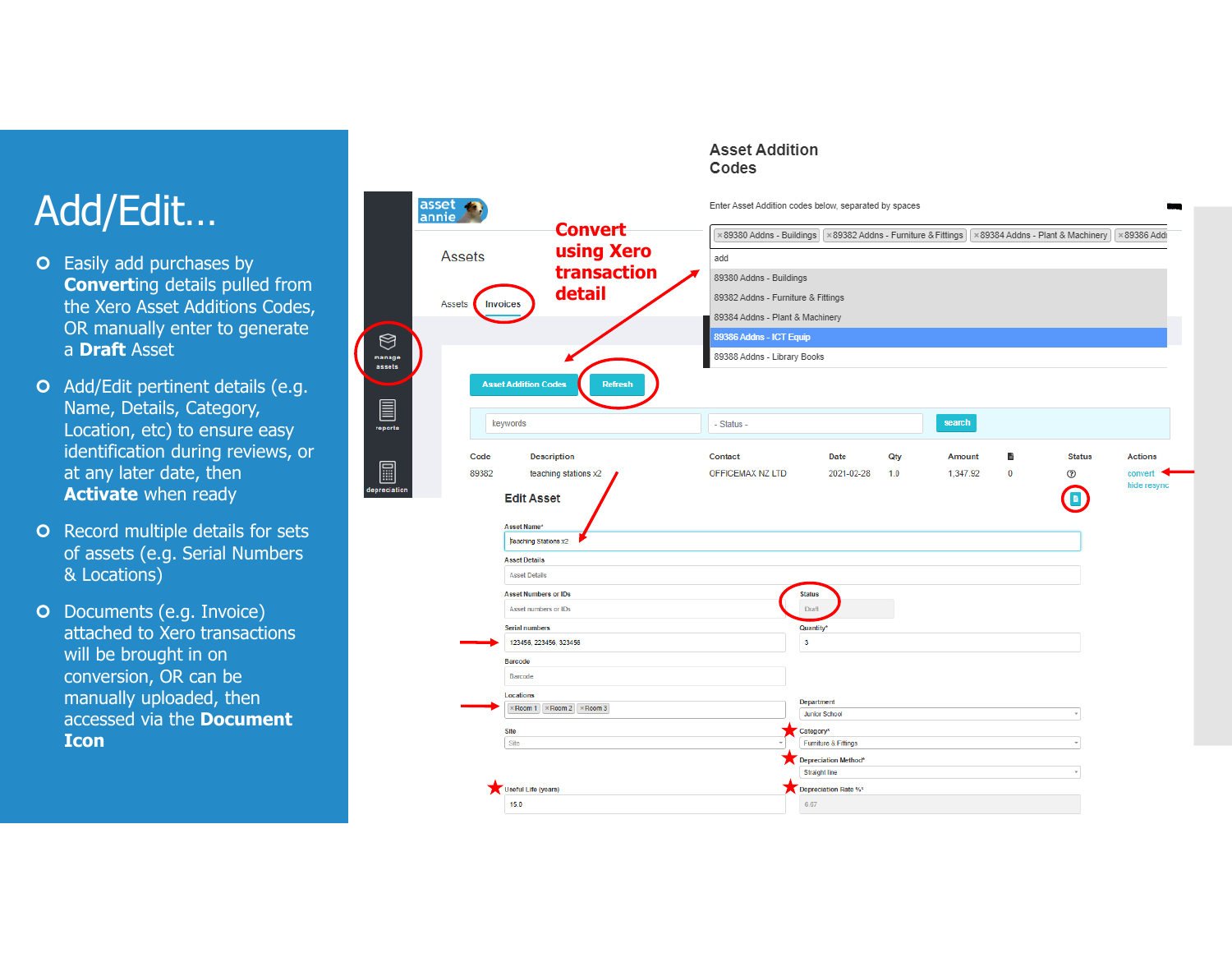### Manage…

- **O** Manage Thousands of school Asset records… No predefined technical limit
- Easy **Search**ing and/or sorting using Column Headers of Asset records
- **O** Simple management of **Disposals** (full or partial)
- View detailed log of **Activity** that has taken place for an Asset Record
- **O** Incorporate the Library Asset value using the Stocktake source data to add/dispose Books



| 17/11/2021             | m |                                |
|------------------------|---|--------------------------------|
| <b>Disposal Reason</b> |   | <b>Change in Purchase Cost</b> |
| Sale                   |   | 15,038.74                      |
| <b>Sale Price</b>      |   | Change in Cost to depreciate   |
| 1000                   |   | 0.00                           |
| Quantity Change*       |   | <b>Book Value Written Off</b>  |
| 55                     |   | 13,288.23                      |
| <b>Disposal Notes</b>  |   |                                |
| Sold to ABCXYZ         |   |                                |

#### **Activity log for Anchor Points 19**

| <b>Version</b> | Date:                    | User | <b>Book</b><br>Value | <b>Changes</b>                                                                     |
|----------------|--------------------------|------|----------------------|------------------------------------------------------------------------------------|
|                | 2020-10-01<br>12:00:00am |      | 10,600.36            | 36 fields updated                                                                  |
| Depr.          | 2021-11-11<br>01:43:52pm |      |                      | 3.00% applied, accumulated change was: 349.86<br>Batch date: 2021-09-30 12:00:00am |
| 2              | 2021-11-11<br>01:43:52pm |      | 10.250.50            | 3 fields updated                                                                   |
| 3              | 2021-11-11<br>03:51:33pm |      | 10.600.36            | 3 fields updated                                                                   |

**Confirm Disposal Cancel disposal**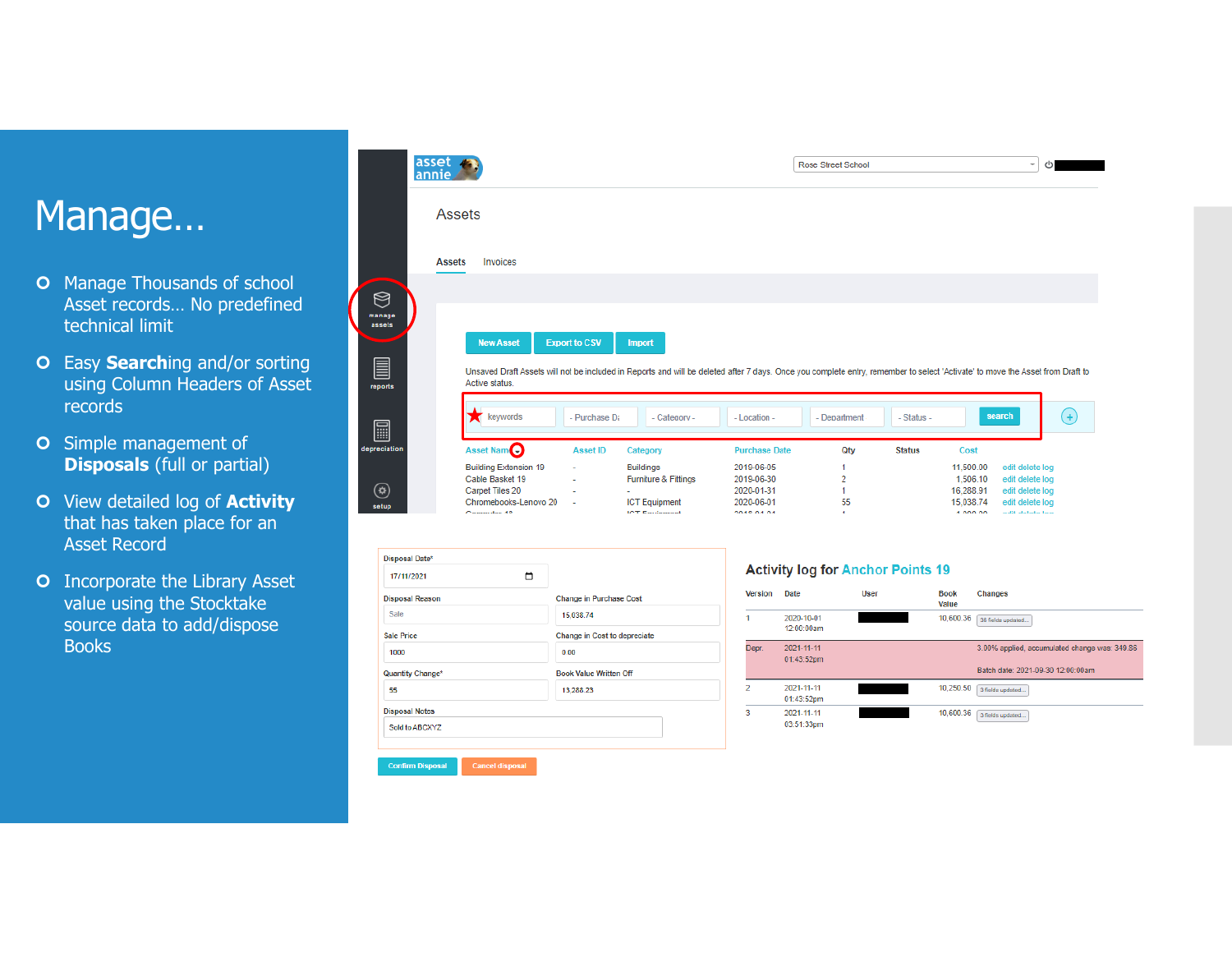### Depreciate…

- **O** Set Depreciation Frequency per<br>Frequirements (e.g. Annual requirements (e.g. Annual, Monthly)
- **O** Apply Manual Depreciation<br>Where required (e.g. Early where required (e.g. Early Lease Termination)
- Depreciation **Method** specified by **Category**
- **O** Draft Depreciation journals<br>Crolled up into Category total (rolled up into Category totals) provided in Xero for review and<br>posting posting

| Name                                                                                                                                                                                                                                                                                                                                         |                      |                                       |                     |                                  |                                                                                         |                      |                                                             |                                                             |                 |
|----------------------------------------------------------------------------------------------------------------------------------------------------------------------------------------------------------------------------------------------------------------------------------------------------------------------------------------------|----------------------|---------------------------------------|---------------------|----------------------------------|-----------------------------------------------------------------------------------------|----------------------|-------------------------------------------------------------|-------------------------------------------------------------|-----------------|
| Rose Street School                                                                                                                                                                                                                                                                                                                           |                      |                                       |                     |                                  | Depreciation                                                                            |                      |                                                             |                                                             |                 |
| <b>Financial Year End</b><br>31<br>December                                                                                                                                                                                                                                                                                                  |                      | <b>Depreciation Period</b><br>Monthly |                     |                                  |                                                                                         |                      |                                                             |                                                             |                 |
| <b>Time Zone</b>                                                                                                                                                                                                                                                                                                                             |                      |                                       |                     |                                  |                                                                                         |                      |                                                             |                                                             |                 |
| (GMT+12:00) Auckland                                                                                                                                                                                                                                                                                                                         |                      |                                       |                     | $\otimes$<br>manage              |                                                                                         |                      |                                                             |                                                             |                 |
| Cancel<br>Save                                                                                                                                                                                                                                                                                                                               |                      |                                       |                     | assets                           | <b>New Batch</b>                                                                        |                      |                                                             |                                                             |                 |
|                                                                                                                                                                                                                                                                                                                                              |                      |                                       |                     | E                                | <b>Batch Date</b>                                                                       | <b>Asset Count</b>   | <b>Batch type</b>                                           | <b>Status</b>                                               | <b>Actions</b>  |
| <b>Edit Category</b>                                                                                                                                                                                                                                                                                                                         |                      |                                       |                     | reports                          | 10 November 2021                                                                        | $\blacktriangleleft$ | Manual                                                      | Reverted<br>by Victoria Littler<br>at 2021-11-11 03:38:01pm |                 |
| Plant & Machinery                                                                                                                                                                                                                                                                                                                            |                      |                                       |                     | E                                | 29 September 2021                                                                       | 338                  | Scheduled                                                   | Reverted<br>by Victoria Littler                             |                 |
| Depreciation Method <sup>*</sup>                                                                                                                                                                                                                                                                                                             |                      | <b>Depreciation Rate</b>              |                     | depreciation                     | 29 September 2021                                                                       | 340                  | Scheduled                                                   | at 2021-10-19 10:36:26am<br>Reverted                        |                 |
| Straight line                                                                                                                                                                                                                                                                                                                                |                      | 10.0                                  |                     |                                  |                                                                                         |                      |                                                             | by Victoria Littler<br>at 2021-11-11 03:51:31pm             |                 |
| Useful Life (years)                                                                                                                                                                                                                                                                                                                          |                      | Depreciation Expense Code             |                     | $^{\circledR}$                   |                                                                                         |                      |                                                             |                                                             |                 |
| 10.0                                                                                                                                                                                                                                                                                                                                         |                      | 19000                                 |                     | setup                            |                                                                                         |                      |                                                             |                                                             |                 |
| Prior Year Asset Code                                                                                                                                                                                                                                                                                                                        |                      | Accumulated Depreciation Code         |                     |                                  |                                                                                         |                      |                                                             |                                                             |                 |
| 89320<br>Cancel<br>Save                                                                                                                                                                                                                                                                                                                      |                      | 89325                                 |                     |                                  | Draft Go to Asset Annie<br><b>Narration</b>                                             |                      | Date                                                        |                                                             |                 |
|                                                                                                                                                                                                                                                                                                                                              |                      |                                       |                     |                                  | Record Depreciation Expense for the year ending 31<br>December 2021                     |                      | 31 Dec 2021 -                                               |                                                             |                 |
| <b>Rose Street School</b>                                                                                                                                                                                                                                                                                                                    |                      |                                       | Date: 2021          | $\scriptstyle\rm v$<br>Update    | Default narration to journal line description<br>Show journal on cash basis reports (?) |                      |                                                             |                                                             |                 |
|                                                                                                                                                                                                                                                                                                                                              |                      |                                       |                     |                                  |                                                                                         |                      |                                                             |                                                             |                 |
|                                                                                                                                                                                                                                                                                                                                              | Trans.               | <b>Depreciation Ledger</b>            | Acc. Deprec. Ledger | Last                             | Description                                                                             | Account              |                                                             | Tax Rate                                                    | Departments     |
|                                                                                                                                                                                                                                                                                                                                              | Count                | (Debit)                               | (Credit)            | otal Deprec. for<br>Year<br>Year | <b>BUILDINGS &amp; IMPROVEMENTS</b>                                                     |                      | 89305 - AcDp Buildings                                      | No GST                                                      |                 |
|                                                                                                                                                                                                                                                                                                                                              | $\overline{2}$       | 19000                                 | 89305               | 2.203.89<br>0.00                 | <b>FURNITURE &amp; FITTINGS</b><br>ICT                                                  |                      | 89315 - AcDp Furniture & Fittings<br>89335 - AcDp ICT Equip | No GST<br>No GST                                            |                 |
|                                                                                                                                                                                                                                                                                                                                              | $\overline{9}$       | 19000                                 | 89315               | .00<br>1,656.76                  | LEASED EQUIPMENT                                                                        |                      | 89365 - AcDp Leased Assets                                  | No GST                                                      |                 |
|                                                                                                                                                                                                                                                                                                                                              | 13<br>$\overline{6}$ | 19000<br>19000                        | 89335<br>89365      | 00<br>7.442.19<br>00<br>4,351.24 | LIBRARY RESOURCES                                                                       |                      | 89345 - AcDp Library Books                                  | No GST                                                      |                 |
|                                                                                                                                                                                                                                                                                                                                              | $\overline{1}$       | 19000                                 | 89345               | 00<br>822.08                     | PLANT & OTHER EQUIPMENT                                                                 |                      | 89325 - AcDp Plant & Machinery                              | No GST                                                      |                 |
|                                                                                                                                                                                                                                                                                                                                              | 10                   | 19000                                 | 89325               | .00<br>12,186.18                 | SCHOOL HOUSE<br>VEHICLES                                                                |                      | 89355 - AcDp School House<br>89357 - AcDp Vehicles          | No GST<br>No GST                                            |                 |
|                                                                                                                                                                                                                                                                                                                                              | $\overline{2}$       | 19000                                 | 89355               | 0.00<br>10,013.21                | Depreciation Expense (8 categories)                                                     |                      | 19000 - Depreciation Expense                                | No GST                                                      |                 |
|                                                                                                                                                                                                                                                                                                                                              | $\overline{2}$       | 19000                                 | 89357               | 1,442.17<br>0.00                 |                                                                                         |                      |                                                             |                                                             |                 |
|                                                                                                                                                                                                                                                                                                                                              | 45                   |                                       |                     | 0.00<br>40,117.72                |                                                                                         |                      |                                                             |                                                             |                 |
| <b>Depreciation Summary Report</b><br>For the period: 01 January 2021 - 31 December 2021<br>Category<br><b>BUILDINGS &amp; IMPROVEMENTS</b><br><b>FURNITURE &amp; FITTINGS</b><br><b>ICT</b><br><b>LEASED EQUIPMENT</b><br><b>LIBRARY RESOURCES</b><br>PLANT & OTHER EQUIPMENT<br><b>SCHOOL HOUSE</b><br><b>VEHICLES</b><br><b>Sub Total</b> |                      |                                       | Post to Xero        |                                  | Add a new line                                                                          |                      |                                                             |                                                             | Subtotal<br>GST |
|                                                                                                                                                                                                                                                                                                                                              |                      |                                       |                     |                                  |                                                                                         |                      |                                                             |                                                             | <b>TOTAL</b>    |

**1** Journal Options  $\arrow$ Auto Reversing Date (optional)

Amounts are Ta

Debit NZI

40,117.7

 $40,117.72$ 

40,117.72

 $0.00$ 

 $\overline{|\cdot|}$ 

Credit NZD

 $40,117.72$ 

 $40,117.72$ 

 $\left\| \mathbf{v} \right\|$  Cancel

 $0.00$ 

2,203.89  $1,656.76$  $7,442.19$  $4,351.24$ 822.08  $12,186.18$ 10,013.21  $1,442.17$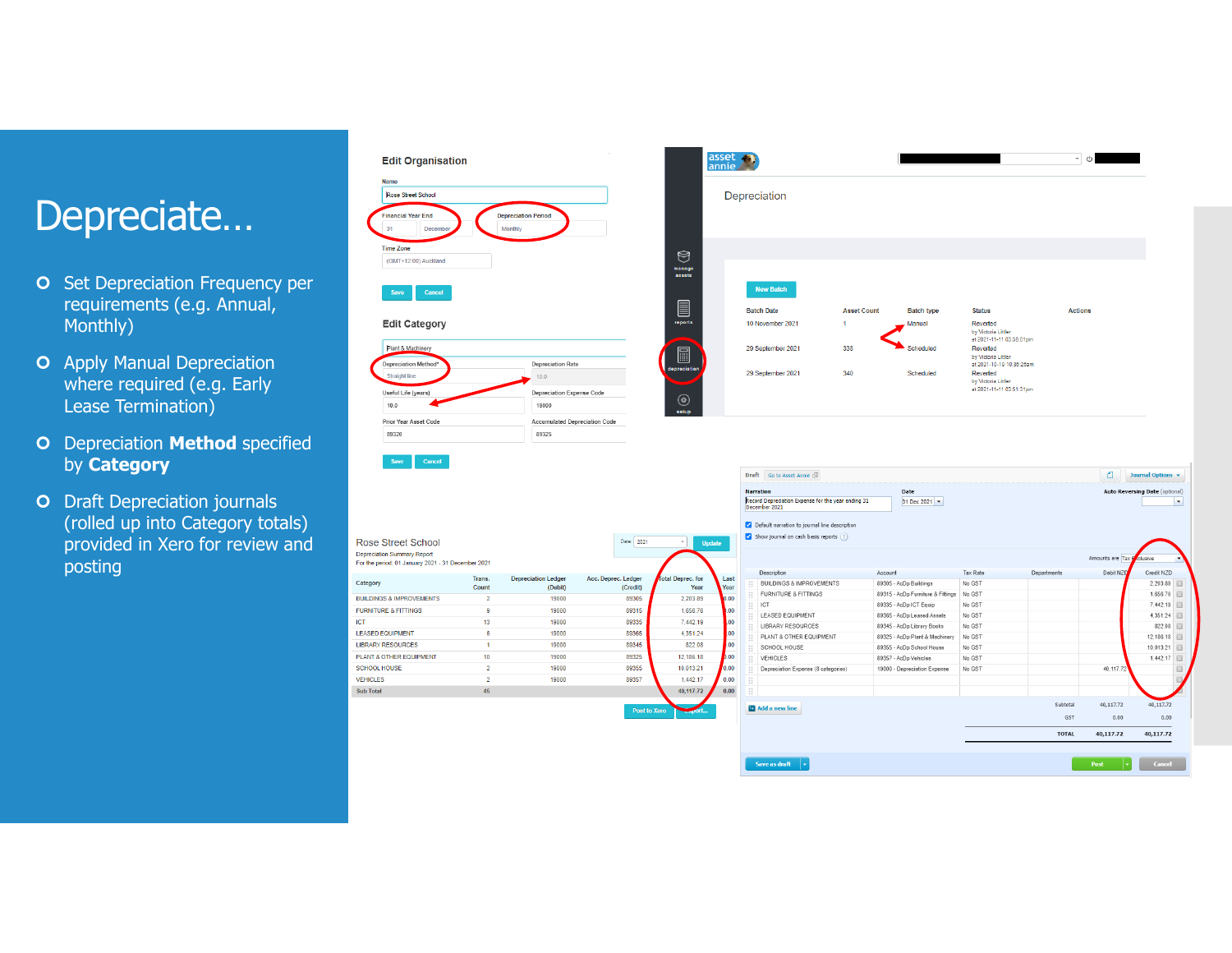### Report…

- **O** Predefined **Reports**
- User defined **Exports** to Excel or CSV
- Detailed Auditor/Audit **Reports**
- **C Reports** can be viewed on screen, and/or exported to Excel or PDF

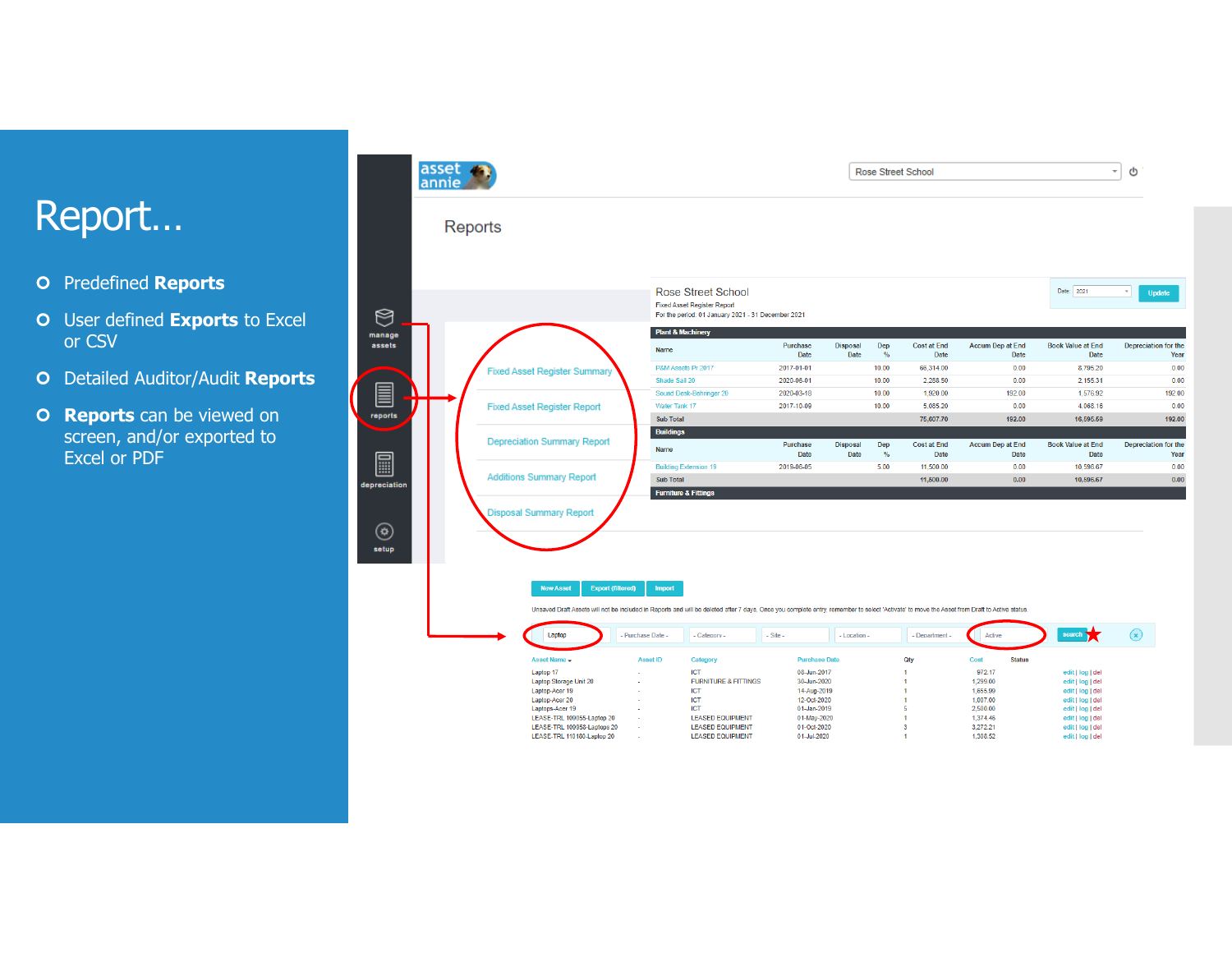

## What's Next…

- **Disposals**-Bulk disposal processing
- **O Disposals**-Request to approval workflow
- **Depreciation**-Projection
- **Exports**-Send Filtered Lists to **Contacts**

#### **Disposals - Bulk Disposal Processing**

Providing the facility to select multiple items/assets for disposal where the **Disposal Date**and **Disposal Reason** are the same.

#### **Disposals - Request to Approval Workflow**

 The **Reviewer** permissions layer will have the ability to log in to Asset Annie, apply filters/searches to the lists and review items/assets relevant to them. They will be able to request disposal of items/assets to be removed from the FAR, which will then form a list requiring approval and processing by an **Advisor**.

#### **Depreciation - Projection**

 To assist with budgeting, the **Depreciation Projection** feature will provide an estimate for depreciation for the coming year. The estimate is based on existing assets, then projects depreciation for expected spend on asset purchases and/or new leases to be commenced.

#### **Exports - Send Filtered Lists to 'Contacts'**

To facilitate reviews of the FAR, or required replacement of items, etc., this will provide the ability to eMail filtered lists to the desired **Contacts**, based on predefined criteria (e.g. Departments and/or Locations) directly from Asset Annie.